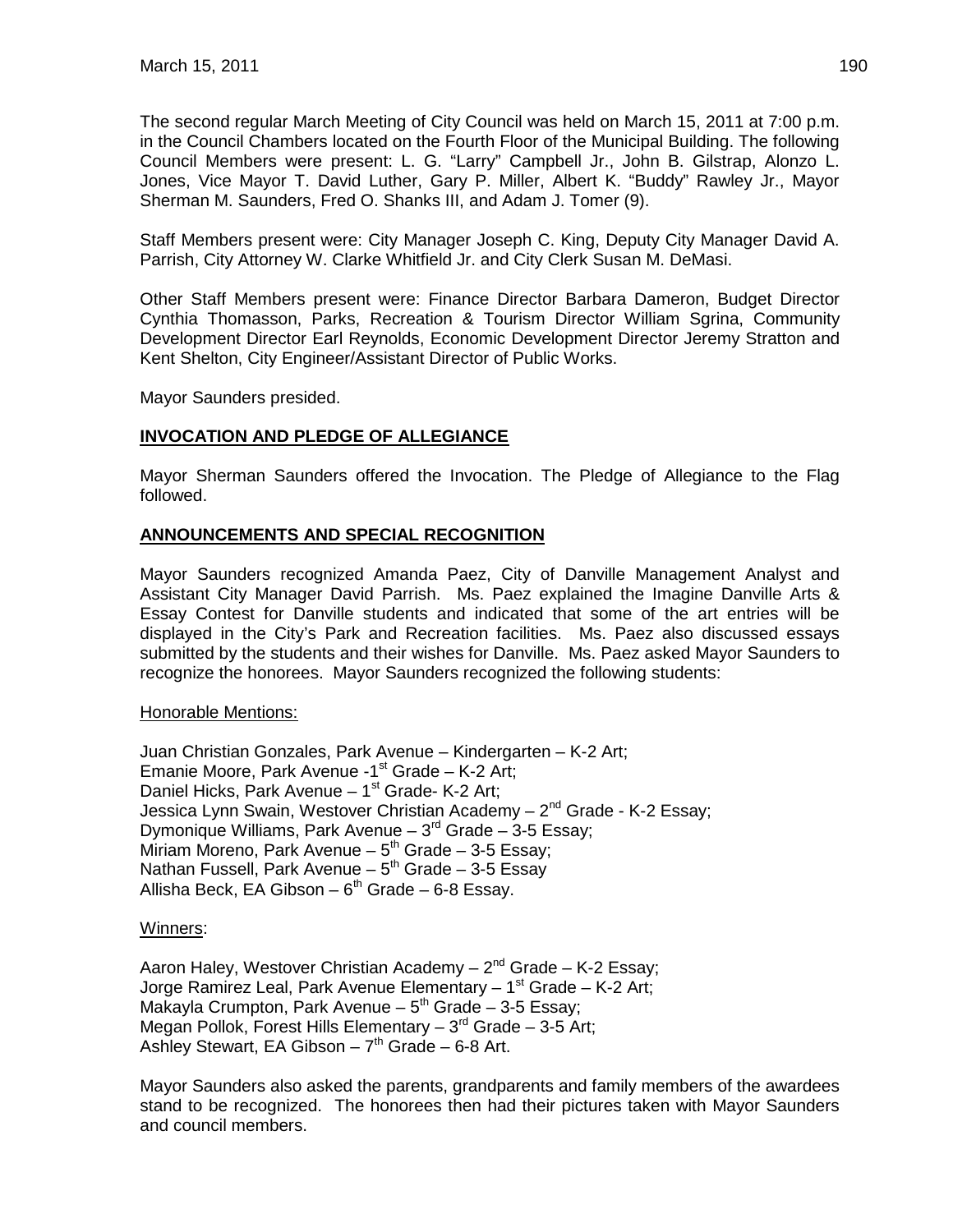Mayor Saunders read a Proclamation entitled "Multiple Sclerosis Awareness Week" and then introduced Ms. Darlene Dodd, Volunteer for the MS Society and presented her with the Proclamation. Ms. Dodd explained that MS can affect people in different ways and explained that awareness of MS and donations to the National MS Society would help with the cure. Ms. Dodd thanked Council and gladly accepted the Proclamation.

Mayor Saunders recognized Eric Deaton, Chief Executive Officer, Danville Regional Medical Center. Mr. Deaton advised the Council on updates at DRMC and introduced Ms. Kelly Fitzgerald as the new Director of Marketing at DRMC. Mr. Deaton advised Council that DRMC was awarded a Certificate of Need to add another CT camera to the Hospital, which will be part of an ED renovation. He also discussed changes to the Women and Children's area and will be having an open house soon. DRMC is also breaking ground on a Brosville clinic on March 25, 2011 at 1:30 p.m., and invited the Mayor and Council Members to the groundbreaking. Mr. Deaton noted that March  $30<sup>th</sup>$  is "Doctor's Day" and asked that the Mayor and Council Members consider having a Proclamation for the physicians on that day.

Dr. Miller and Mr. Rawley thanked Mr. Deaton for coming to speak with Council and providing updates.

## **COMMUNICATION FROM VISITORS**

Mayor Saunders recognized Mr. Jeffrey Coleman, 226 N. Davis Drive. Mr. Coleman introduced his neighbors Marvin Moore, and Ronald and Richard Williams. Mr. Coleman thanked Mr. Kent Shelton who had met with the residents of their neighborhood. Mr. Coleman read a document, signed by 36 members of the neighborhood. The document expressed the interest of the neighborhood residents having curbing installed in the Terry Avenue, North Davis Drive and Davis Drive areas. Mr. Coleman provided a copy of the document to the Clerk.

#### **MINUTES**

Upon Motion by Vice Mayor Luther and second by Council Member Miller, Minutes of the March 1, 2011 Regular Council Meeting were approved as presented. Draft copies had been distributed prior to the Meeting.

#### **BUDGET AMENDMENT – FY 2011 – DANVILLE REGIONAL FOUNDATION GRANT**

Council Member Rawley moved adoption of an Ordinance entitled:

#### **ORDINANCE NO. 2011-03.06**

An Ordinance Amending the Fiscal Year 2011 Budget Appropriation Ordinance to Provide for a Grant from the Danville Regional Foundation for the River District Plan in the Amount of \$75,000 and Local Share in the Amount of \$25,000 for a Total Appropriation in the Amount of \$100,000 and Appropriating the Same.

The Motion was seconded by Council Member Campbell and carried by the following vote:

| VOTE: | 9-0.                                       |
|-------|--------------------------------------------|
| AYE:  | Campbell, Gilstrap, Jones, Luther, Miller, |
|       | Rawley, Saunders, Shanks and Tomer (9)     |
| NAY:  | None $(0)$                                 |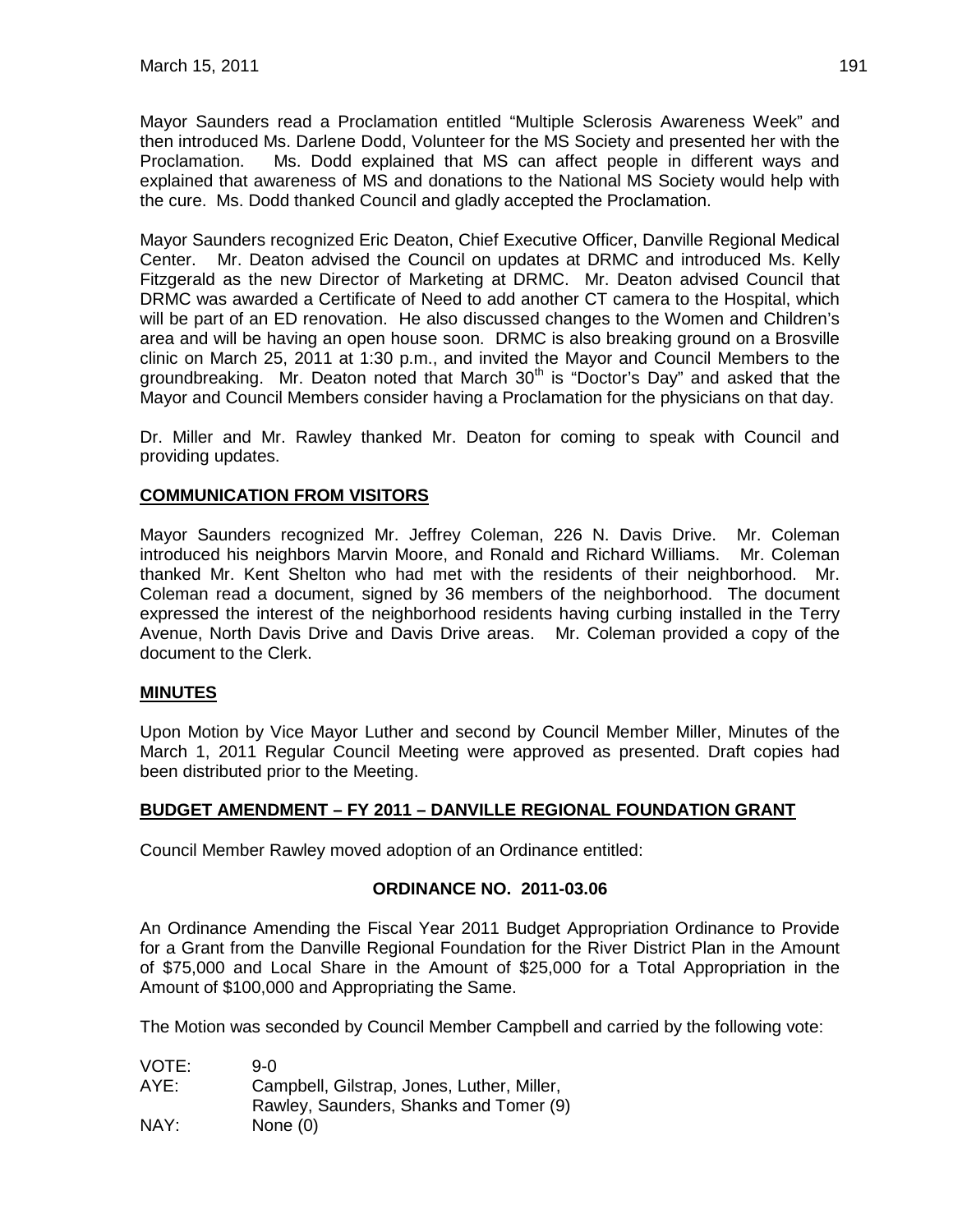# **CONSIDERATION – PURCHASE PROPERTY AT 662 MONUMENT STREET.**

Vice Mayor Luther **moved** adoption of a Resolution entitled:

# **RESOLUTION NO. 2011-03.02**

A Resolution Authorizing The City Of Danville To Purchase Property At 662 Monument Street.

The Motion was seconded by Council Member Shanks:

Mr. Jones indicated that he had received several calls from residents of Lee Street, Franklin Street, Cabell Street, and Calhoun Street asking what the City was doing about blight. Also calls from residents of Calhoun Street and Temple Avenue stating that landlords are not taking care of their homes and why did the City not focus on those homes. City Manager Joseph King stated that the City will be introducing a major initiative in the 2012 budget to address blight in the community. Mr. Shanks noted the City staff had done a great job regarding this property.

The Resolution was carried by the following vote:

| VOTE: | 9-0.                                       |
|-------|--------------------------------------------|
| AYE:  | Campbell, Gilstrap, Jones, Luther, Miller, |
|       | Rawley, Saunders, Shanks and Tomer (9)     |
| NAY:  | None $(0)$                                 |

#### **COMMUNICATIONS**

City Attorney, Clarke Whitfield, reminded Council that the April 19, 2011 meeting will be offsite and will be held at Woodrow Wilson Elementary School.

There were no communications from the City Manager, Deputy City Manager, and City Clerk.

# **ROLL CALL**

Council Member Campbell thanked the young people for their essays and drawings about Danville and asked that we remember the victims of the Japan earthquake and tsunami. Council Member Campbell also reminded citizens that the Rugby tournament will be this weekend.

Council Member Jones thanked the students for coming to Council, as well as their teachers and Assistant Superintendent Andy Tyrell.

Vice Mayor Luther commented on the essays submitted by the students and what they want for their City.

Council Member Miller asked that our thoughts and prayers be with the people of Japan as well as the rescue workers there putting their lives on the line.

Mr. Rawley thanked Mr. King, Mr. Whitfield and Ms. DeMasi for supporting the SHS third grade class City Council trip.